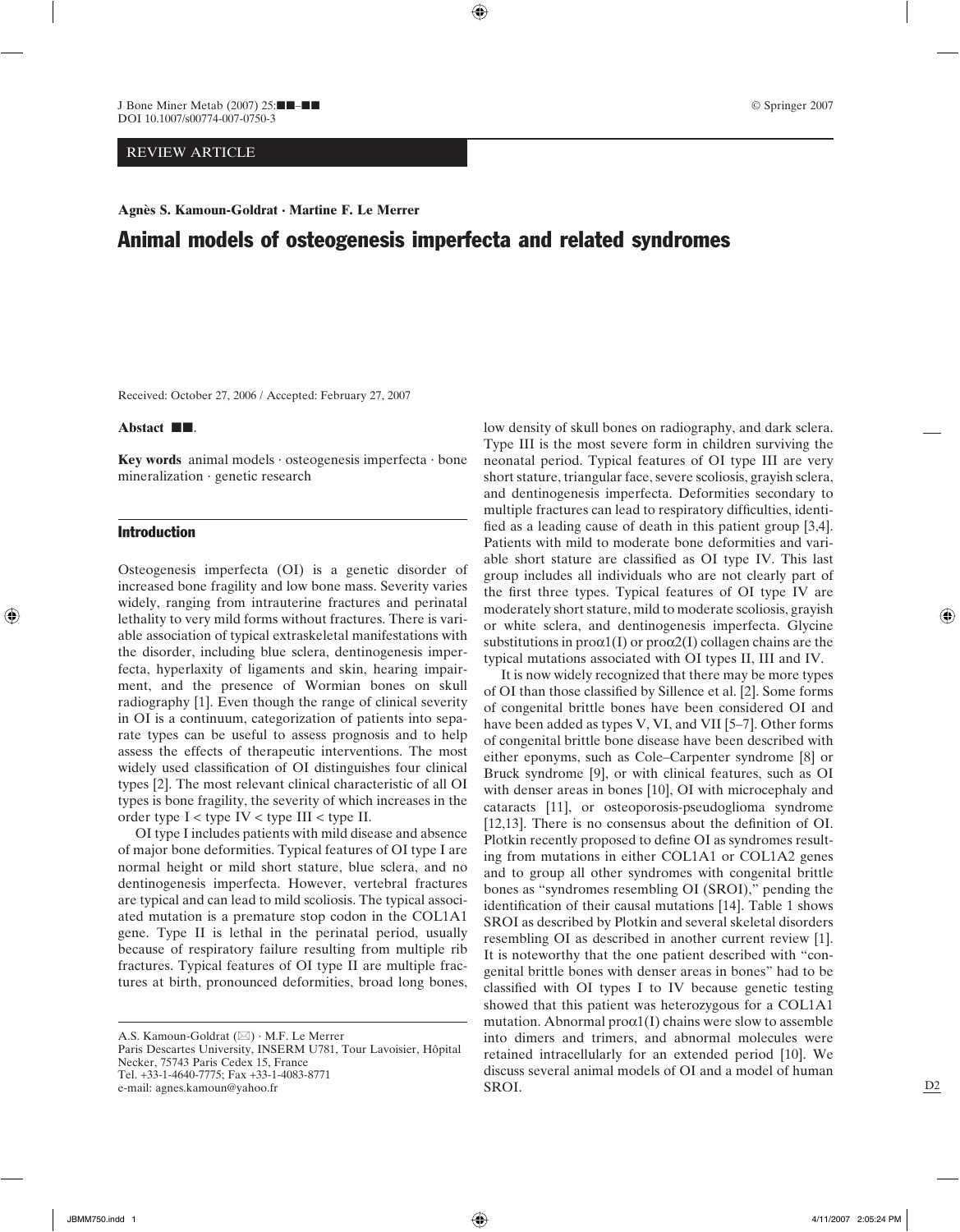**Table 1.** Human syndromes resembling osteogenesis imperfecta (OI)

| Disorder                                                                      | Severity of bone<br>fragility/deformity | Characteristics                                                               | Inheritance                          | Genetic defect                                                             |
|-------------------------------------------------------------------------------|-----------------------------------------|-------------------------------------------------------------------------------|--------------------------------------|----------------------------------------------------------------------------|
| Cole-Carpenter syndrome<br><b>OMIM 112240</b>                                 | Severe                                  | Craniosynostosis; Ocular<br>proptosis                                         | Unknown                              | Unknown                                                                    |
| Bruck syndrome 1<br><b>OMIM 259450</b>                                        | Moderate to severe                      | Congenital joint contractures                                                 | Autosomal recessive                  | On short arm of chr.17<br>(17p12)                                          |
| Bruck syndrome 2<br><b>OMIM 609220</b>                                        | Moderate to severe                      | Congenital joint contractures                                                 | Autosomal recessive                  | Telopeptide lysylhydroxylase<br>(PLOD2) deficiency                         |
| OI with microcephaly<br>and cataracts<br><b>OMIM 259410</b>                   | Severe                                  | Prenatal bone fractures;<br>bilateral cataracts; small<br>brain; blue sclerae | Unknown                              | Unknown                                                                    |
| Osteoporosis-<br>pseudoglioma<br>syndrome<br><b>OMIM 259770</b>               | Mild to severe                          | <b>Blindness</b>                                                              | Autosomal recessive                  | Low-density lipoprotein<br>receptor-related protein 5<br>(LRP5) deficiency |
| Idiopathic<br>hyperphosphatasia<br><b>OMIM 239000</b>                         | Severe                                  | Raised alkaline phosphatase<br>activity; wide diaphyses;<br>thick calvarium   | Autosomal recessive                  | TNFRSF11B<br>(osteoprotegerin)<br>deficiency                               |
| Hypophosphatasia<br><b>OMIM 241500</b>                                        | Mild to severe                          | Low alkaline phosphatase<br>activity                                          | Autosomal (recessive<br>or dominant) | ALPL (alkaline phosphatase)<br>liver) deficiency                           |
| Congenital brittle<br>bones with redundant<br>callus formation<br>(type V OI) | Severe                                  | Hyperplastic calluses;<br>white sclera and no<br>dentinogenesis<br>imperfecta | Autosomal recessive                  | Unknown                                                                    |
| Congenital brittle bones<br>with mineralization<br>defect (type VI OI)        | Severe                                  | No dentinogenesis<br>imperfecta; no<br>Wormian bones                          | Autosomal recessive                  | Unknown                                                                    |
| Congenital brittle bones<br>with rhizomelia<br>(type VII OI)                  | Moderate to severe                      | Rhizomelia                                                                    | Autosomal recessive                  | <b>CRTAP</b> deficiency                                                    |
| Panostotic fibrous<br>dysplasia                                               | Severe                                  | Cystic or ground-glass<br>lesions in all bones                                | None (somatic<br>mutation)           | $\alpha$ S G-protein subunit                                               |

⊕

## Animal models of OI

Mov-13 mouse: a model of OI type I

In Mov-13 mice, transcription of the  $prox(1)$  gene is completely blocked as a result of Moloney leukemia virus integration at the 5′-end of the gene [15]. Transcription of the  $prox(1)$  gene is not affected by viral integration [16]. However, no functional  $\alpha$ 2(I) chains were detected in embryos by immunostaining [17], nor were they synthesized in cell lines from homozygous embryos. This failure was probably the result of rapid degradation of the  $prox(1)$ procollagen chains, which are unable to form stable triple helices in the absence of  $prox1(I)$  chains [18]. Mice homozygous for the null mutation produced no type I collagen and died at midgestation whereas heterozygotes survived to young adulthood [19]. Dermal fibroblasts from heterozygote mice produced about 50% less type I collagen than normal littermates. The partial deficiency in gene expression resulted in a 50% decrease in tissue collagen content, progressive hearing loss, and alterations in the mechanical properties of long bones [20]. The heterozygous Mov-13 mouse therefore serves as a model of human OI type I.

Tooth rudiments from embryos of homozygous Mov-13 mice produced a dentin layer containing normal amounts of type I collagen when grown as transplants either in the anterior chamber of the eye or under the kidney capsule of syngenic hosts. There is evidence that odontoblasts can efficiently produce  $\alpha$ 1(I) mRNA despite stable integration of the retrovirus within the first intron of the  $\alpha$ 1(I) collagen gene [21]. The authors stated that perhaps as many as 5% of osteoblasts from long bones could produce normal amounts of type I collagen, thus implying that a small subset of osteoblasts also did not express the mutant phenotype. Bone tissue mosaïcism for expression of the mutant allele may explain why Mov-13 heterozygotes do not display an obvious bone fragility mutant phenotype. Introduction of the human  $prox1(I)$  collagen gene into Mov-13 mouse cells led to formation of functional mouse–human hybrid type I collagen [22]. Functional expression of the inserted  $prox1(I)$ gene rescued the  $prox(1)$  gene products from rapid degradation and allowed secretion of normal levels of collagen  $prox(1)$  chains. Bonadio et al. [23] have identified an adaptation of Mov-13 skeletal tissue that significantly improved the bending strength of long bones. The adaptative response occurred over a 2-month period, during which time a small number of newly proliferated osteogenic cells produced a significant amount of matrix components and thus generated new bone along periostal surfaces.

◈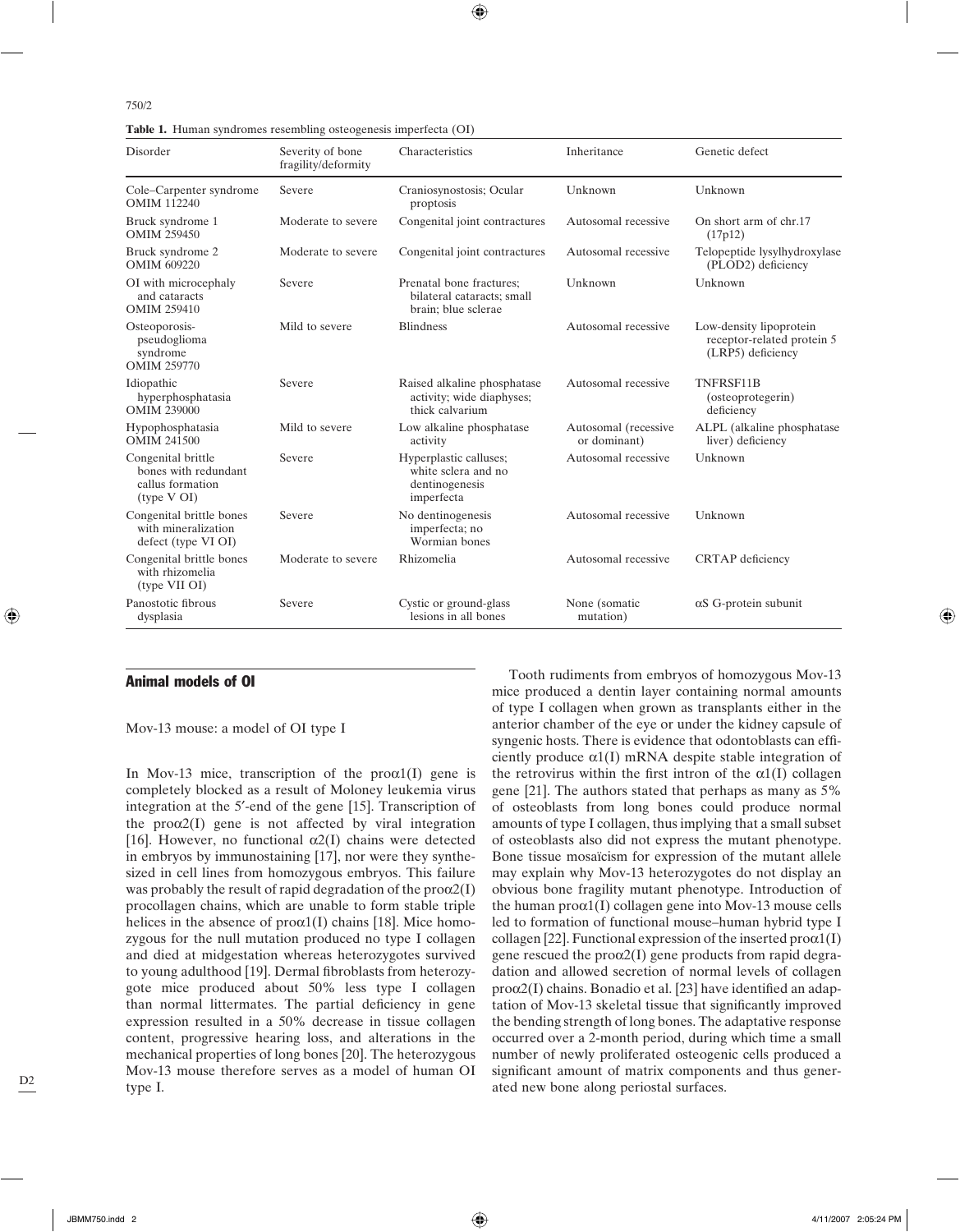## Brittle II mouse: a model of OI type II

The cre/lox recombination system was used to develop a lethal knock-in murine model of OI type II [24]. A 3.2 kilobase-pair transcription/translation stop cassette was introduced in intron 22 and flanked by directly repeating lox recombination sites. After homologous recombination in ES cells, two male chimeras were obtained. A knockin mouse carrying an "intronic" inclusion was generated by mating chimeras with wild-type females. Alternative splicing involving the stop cassette resulted in retention of noncollagenous sequences. This mouse had the lethal phenotype of similar human mutations and was designated BrtlII. Skeletal staining showed rib fractures, poor skeletal mineralization, and shorter vertebral bodies. The mice died a few hours after birth, from apparent respiratory distress.

## Oim/oim mice: a model of OI type III

Chipman et al. [25] described a strain of mice with a nonlethal recessively inherited mutation that resulted in phenotypic and biochemical features that simulate moderate to severe human OI. Oim/oim mice have a normal lifespan. The phenotype of homozygous oim mice includes skeletal fractures, limb deformities, generalized osteopenia, and small body size. Their femurs are smaller and demonstrate marked cortical thinning and fewer medullary trabeculae than those of wild-type mice. Heterozygote oim/+ mice have subtle skeletal fragility whereas homozygous oim/oim mice have marked skeletal fragility. The dental phenotype in oim/oim is more severe in incisors than in molars and includes changes in pulp chamber size, tooth shape, and dentin ultrastructure. Teeth in oim/oim animals are clinically fragile. Although oim/+ teeth are grossly normal, ultrastructural abnormalities such as reduction in the number and regularity of spacing of the dentinal tubules, less mineralization, and blurring of the boundary between peritubular and intertubular dentin can be found in oim/+ teeth [26].

Breeding studies showed that the oim mutation was inherited in most crosses as a single recessive gene on chromosome 6, near the murine COL1A2 gene. Biochemical analyses of skin and bone, as well as isolated dermal fibroblast cultures, demonstrated that  $\alpha$ 1(I) homotrimer collagen accumulated in these tissues and was secreted by fibroblasts. Short labeling studies in fibroblasts demonstrated an absence of  $prox(1)$  collagen chains. Nucleotide sequencing of cDNA encoding the COOH-propeptide revealed a G deletion at  $prox(1)$  nucleotide 3983; this results in an alteration of the sequence of the last 48 aminoacids. Normal-sized mRNA is transcribed, but no secreted protein has been identified in oim/oim fibroblasts and osteoblasts.

The unusual size and crystal alignment undoubtedly contribute to the reduced mechanical properties of oim/oim bone [27]. Collagen from the oim/oim mouse showed reduced resistance to tensile stress [28]. Neutron activation analyses demonstrated that oim/oim femurs had significant differences in magnesium, fluoride, and sodium content compared to +/+ mouse femurs, and oim/oim teeth had significant differences in magnesium content compared to  $+/+$ teeth [29–34]. These and other studies suggest that the known decreased biochemical properties of oim/oim bone reflect both altered mineral composition and decreased bone mineral density, which further suggests that the presence of  $\alpha$ 2(I) chains plays an important role in bone mineralization. Bone structure was determined as a function of animal age by small-angle X-ray scattering. We found anomalies in the arrangement of bone mineral crystals in both homozygous and heterozygous mice that were 1–14 months old [27]. The organization of cortical bone is deficient in heterozygotes (oim/+), exhibiting a morphology intermediate to specimens from homozygotes and wild-type mice [35,36]. The amount and structure of oim/oim type I collagen affects the mechanics of ventricular myocardium [37] and induces an abnormal glomerular collagen deposition [38]. Oim/oim mice have altered biochemical integrity, collagen content, and collagen cross-linking of their thoracic aorta [39].

Bisphosphonates reduce fracture incidence and improve bone density in children with OI [1]. Alendronate, a thirdgeneration bisphosphonate drug, acts directly on the osteoclast, inhibiting its resorption capability. Its effects on linear bone growth were studied in oim/oim mice. High doses of alendronate inhibit long bone length in oim/oim mice through alteration of the growth plate, and these high doses may possibly reduce resorption of the chondro-osseous junction [40]. Bone density increased significantly in the femur and the spine with treatment [41]. Positive treatment effects include a reduction in the number of fractures sustained by the alendronate-treated oim/oim mice compared with untreated oim/oim mice [42]. Growth hormone injections improve bone quality in oim/oim mice, as measured by significant increases in bone stiffness, maximum load, the energy absorbed by the femurs to the point of maximum load, and the energy to actual fracture. These results support expanded clinical testing of growth hormone injections in children with OI [43].

Retrovirally transduced bone marrow stromal cells isolated from oim/oim mouse persisted in bone and retained the ability to form cartilage and bone after extended passaging [44]. Murine  $prox(1)$  cDNA was inserted into an adenovirus vector and transferred into bone marrow stromal cells isolated from oim/oim femurs. Murine cDNA under the control of the cytomegalovirus early promoter was expressed by the transduced cells [45]. Analysis of the collagens synthesized by the transduced cells demonstrated that the cells synthesized stable type I collagen composed of  $\alpha$ 1(I) and  $\alpha$ 2(I) heterotrimers in the correct ratio of 2:1. These data encourage further studies in gene replacement for some forms of OI.

## Brittle IV mouse: a model of OI type IV

The cre/lox recombination system was used to develop a nonlethal knock-in murine model for OI [24]. A moderately ◈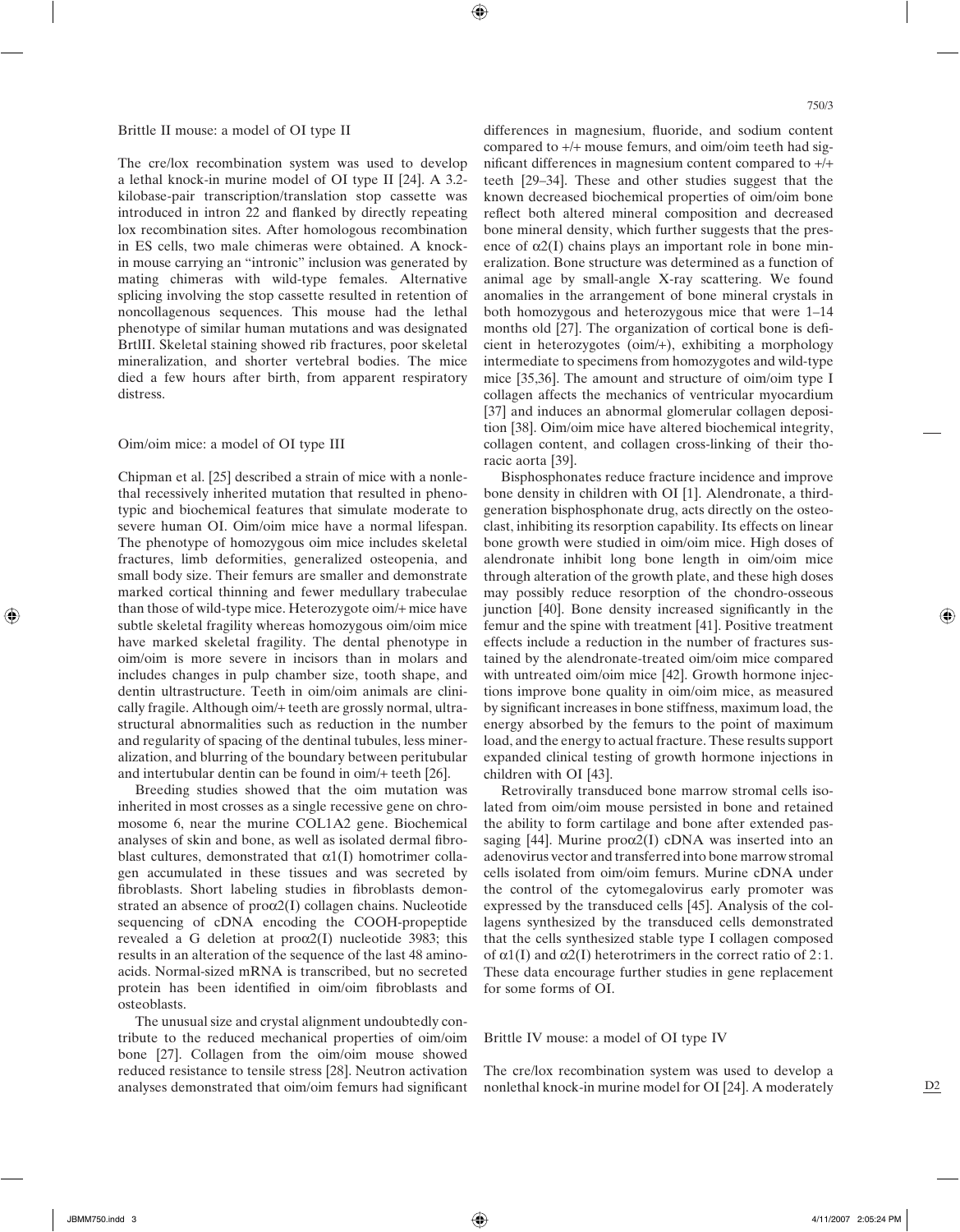750/4

severe OI phenotype was obtained from an  $\alpha$ 1(I) 349 Gly  $\rightarrow$  Cys substitution in type I collagen, which is the same mutation in a type IV OI child. These mice, designated as Brtl IV (Brittle IV), have phenotypic variability ranging from perinatal lethality to long-term survival with reproductive success. The size of Brtl IV mice was about 50% that of normal littermates at 6 weeks of age, after which their size increased to about 80% of normal. Deformity of the rib cage was apparent. Both forelegs and hindlegs were bowed and thinner than those of control littermates. The Brtl IV mouse has the molecular, biochemical, and radiographic features of human OI type IV. Heterozygous mutant mice have the undermineralization of the skeleton, the bone fragility, and the deformity characteristic of human patients. Their growth pattern, with normal size at birth followed by growth deficiency until 4–5 weeks of age, resembles the early childhood growth pattern reported for moderately severe OI patients. No significant deformities in long bones were evident in mutant mice after puberty. Long bone fractures were also infrequent in adult mice.

Similarly, moderately severe OI patients experienced a dramatic decrease in fracture frequency following puberty. The Brtl IV mice with lethal outcomes died at birth from apparent respiratory insufficiency, a common cause of morbidity and mortality in human OI. In patients with OI, phenotypic variability has been reported in several instances of both related and unrelated probands with the same collagen mutation. Mice with variable phenotype have equivalent expression of mutant  $\alpha$ 1(I) mRNA in several tissues, including bone and skin; they also have equivalent incorporation of the mutant  $\alpha$ 1(I) chain into skin [24]. These findings support the proposal that discrete noncollagenous modifying factors are responsible for variable severity in OI. There is a postpubertal adaptation in which Brtl femoral strength and stiffness increase through a mechanism independent of changes in whole-bone geometry [46]. This finding parallels the currently unexplained clinical observation of fewer fractures in human OI after puberty. OI symptoms and phenotype variation are related to abnormal interactions of mutant collagen helices with other matrix molecules, or abnormal osteoblast function, rather than to abnormal structures, physical properties, or interactions between mutant collagen helices [47].

#### Other animal models of OI

### *Mouse*

Stacey et al. [48] reported preparation of transgenic mice expressing a mutated  $prox1(I)$  gene in which a cysteine codon was replaced by a glycine codon. Four of the seven transgenic mice obtained had some of the phenotypic features of OI. However, no fractures were seen.

A minigene version of the human gene for a  $prox(1)$  of type I procollagen was prepared that contained the promoter region and the 5′- and 3′-ends of the gene but lacked a large central region containing 41 exons [49]. This minigene

was used to prepare transgenic mice. Several of the founders obtained were apparently mosaic as they produced progeny that died shortly after birth with a distinctive phenotype [50]. The phenotype included extensive fractures of ribs and long bones, similar to the fractures seen in lethal variants of OI. The shortened  $prox(1)$  chains synthesized from the minigene became disulfide linked to  $prox(1)$ chains synthesized from the endogenous mouse gene and caused degradation through a process called procollagen suicide. A similar mosaïcism in parents of probands with lethal variants of human OI was observed in several families.

Mice expressing relatively high levels of the transgene developed the lethal phenotype just described, but a line of mice expressing moderate levels of the internally deleted gene for the  $prox1(I)$  chain of human type I procollagen is characterized by a phenotype of fractures, a decrease in mineral and collagen content in bone, and a mechanically brittle bone matrix [51]. As seen in some variants of OI, the mice appeared to improve after birth in that there were fewer fractures and the difference in their appearance from control littermates became less apparent with age [51–54].

## *Dog*

⊕

In a 3-month-old golden retriever puppy with dentinogenesis imperfecta and multiple pathological fractures, sequence analysis of COL1A1 identified a G to C point mutation predicting a codon change from glycine to alanine for amino acid 208 [55,56]. Some cases of human OI type III caused by substitution of glycine with alanine have also been reported. A 12-week-old female beagle puppy with a 10 week history of multiple fractures affecting almost every long bone was observed [57]. The dog has a mutation in COL1A2, involving a deletion of four nucleotides and an insertion of five nucleotides, resulting in a frameshift and premature termination of translation of the proα2(I) chain.

OI has been documented only clinically in other dogs [58–60].

#### *Zebrafi sh*

A mutagenesis screen for skeletal dysplasias in adult zebrafish was done using radiography to detect abnormalities in skeletal anatomy and bone morphology [61]. Chihuahua, a dominant mutation causing a general defect in bone growth, was found. Heterozygous chihuahua fish have phenotypic similarities to human OI. When examined radiographically, all bones appear to be misshapen and show more irregular radiodensity than in wild-type fish. Radiographs demonstrate this phenotype as early as 1 month of age. The sequence of zebrafish COL1A1 is highly homozygous to the human gene; at the amino acid level, the two proteins are 76% identical. Both contain the uninterrupted glycine triplet repeat region characteristic of fibrillar collagens. At position 2207 of the coding sequence, the Chi/+ cDNA had both a G, which is the wild-type nucleotide, and an A, which

◈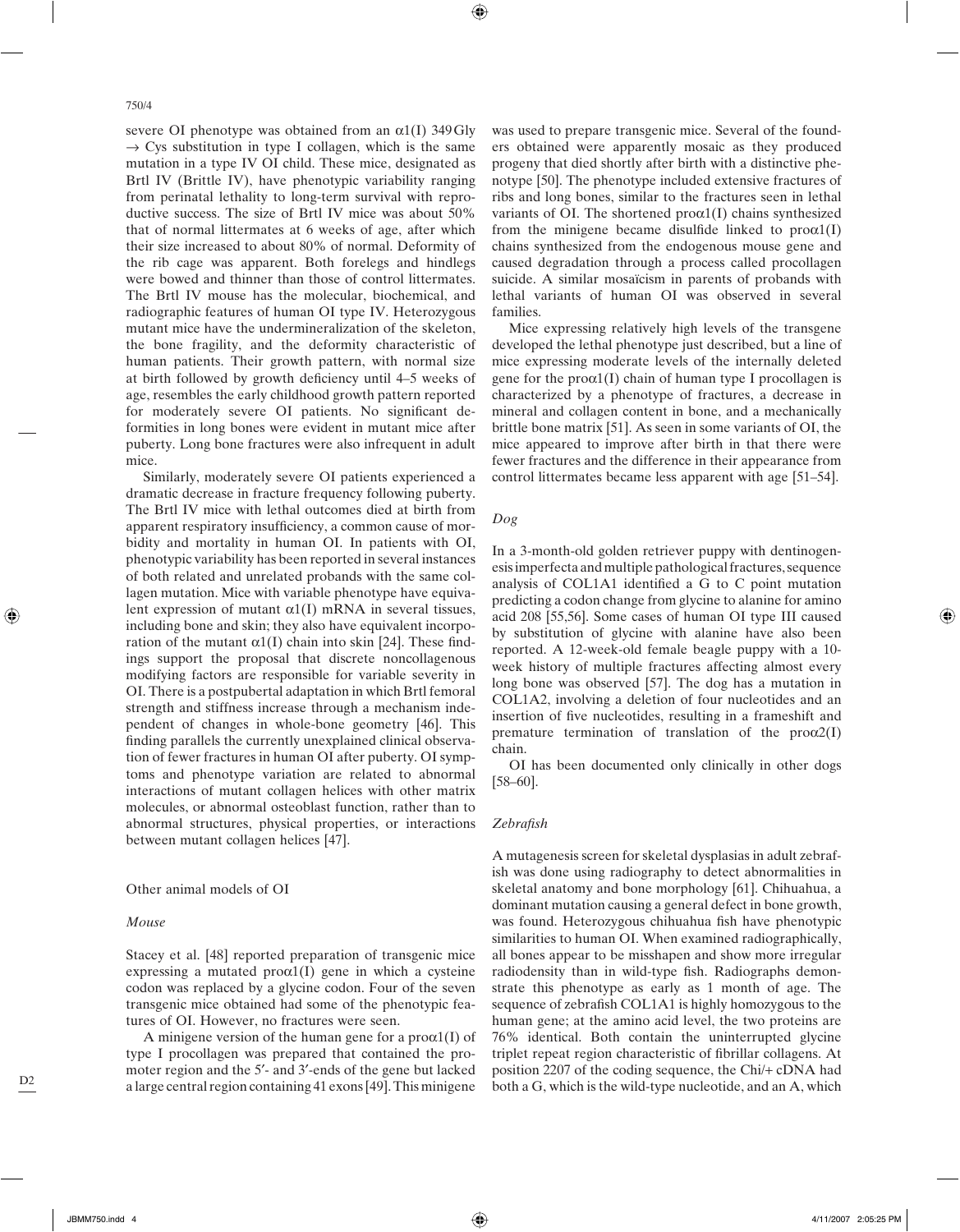is predicted to change the encoded amino acid from glycine to aspartate. The Chihuahua mutant appears to be an accurate model both molecularly and phenotypically for the majority of OI cases, with the heterozygotes viable, but displaying severe disturbances in bone growth.

⊕

#### *Miscellaneous*

OI has been documented previously in cattle, sheep, domestic cats, and tigers [62–72].

# Animal models of human SROI

Osteoporosis-pseudoglioma syndrome (OPPG), an autosomal recessive disorder, is characterized by juvenile-onset osteoporosis and many variable ophthalmic conditions leading to congenital or juvenile blindness. These conditions include microphthalmos, cataracts, bilateral pseudogliomatous retinal detachments, and phthisis bulbi [73]. Children with OPPG have very low bone mass and are prone to developing fractures and deformations. Obligate carriers of the OPPG mutation have been suggested to have an increased incidence of osteoporosis-related fractures. A mutation in the gene that encodes the low-density lipoprotein receptor-related protein 5 (LRP5) was discovered to be a cause of OPPG. In individuals with OPPG, nine disease-causing mutations in exons encoding the LRP5 extracellular domain have been identified, with each predicted to result in either frameshift or nonsense mutations [74]. LRP5 acts as a Wnt receptor in osteoblasts [75]. The Wnt proteins are secreted proteins that control multiple developmental processes including mesoderm induction, cell fate determination, limb patterning, and organogenesis [76–79]. LRP5 is also involved in other pathways, including cholesterol metabolism and the modulation of glucoseinduced insulin secretion [80].

LRP5 −/− mice were independently generated in two laboratories [75,80]. LRP5 −/− mice of both sexes developed and appeared normal, gaining weight at a rate equal to that of LRP5 +/+ mice, and were normally fertile. Although no apparent low bone mass was observed in 3-to 6-month-old LRP5 −/− males under light microscopic examination, the femur and parietal bones were thin and fragile in LRP5 −/− females older than 6 months. Pathological fractures of lower limbs were also observed in LRP5 −/− [80]. In another laboratory, a severe low bone mass phenotype, similar to that of patients with OPPG, was observed in LRP5 −/− mice [75]. This low bone mass phenotype was observed regardless of sex and age, and a significant number of the mice died within the first month of life because of fractures [75]. This discrepancy between the two strains of LRP5 −/− mice suggests the involvment of other factors, including sex, aging, hormonal status, dietary exposure, and genetic background in the development of a low bone mass phenotype.

Prolyl hydroxylation is a critical posttranslational modification that affects structure, function, and turnover of target proteins. Prolyl 3-hydroxylation occurs at only one position in the triple helical domain of fibrillar collagen chains. Cartilage-associated protein (CRTAP) copurifies with protein fractions containing prolyl 3-hydroxylase type I activity and affects its enzymatic activity. In humans, 10% residual CRTAP results in a rhizomelic form of recessive OI (OI type VII), whereas complete loss of the protein leads to a more severe form of OI (classified as OI type II) [81]. CRTAP null mice develop progressive and severe kyphoscoliosis during the first 6 months of age. Moreover, they exhibit prenatal and postnatal growth delay that is characterized by shortening of long bone segments, affecting in particular the proximal segment of the limb. The growth plate shows slightly disorganized growth columns of proliferating chondrocytes with areas of focal cell dropout, whereas the zone of hypertrophy remains fairly intact. Skeletal radiographs and stained calcified bone sections showed striking evidence of osteoporosis. Kinetic indices of bone formation revealed a reduced bone formation rate caused by a reduction in the mineral apposition rate. The low bone mass in Crtap null mice is likely not the result of accelerated bone resorption because osteoclast numbers are normal in vivo, and ex vivo osteoclast function was also normal. Hence, Crtap null mice exhibit a severe osteoporosis characterized by low bone mass, normal osteoblast and osteoclast numbers, reduced bone formation rate and mineral apposition rate, and decreased osteoid synthesis and mineralization lag time [81].

# Syndromes resembling OI in animals

Fragilitas ossium, fro, is an often lethal recessive mutation that was discovered in a random-bred stock of mice after treatment with a chemical mutagen [82–84]. The fro/fro mutation has clinical, radiographic, and morphological manifestations similar to those that arise in autosomal recessive forms of OI in humans. Approximately 90% of mutant offspring were perinatally lethal, with clinical and radiographic findings similar to those of OI type II subgroup A in humans. The 10% of mutant mice that survived followed a course very similar to severe progressively deforming OI type III. In surviving mice, there is progressive forelimb and hindlimb bowing in the absence of a high fracture frequency. A defect in type I collagen could not be detected in the fro/fro mouse. Positional cloning of the locus identified a deletion in the gene encoding neutral sphingomyelin phosphodiesterase 3 (Smpd3) that led to complete loss of enzymatic activity [85]. Neutral sphingomyelinases are ubiquitously expressed enzymes with elevated expression in the brain and in the embryonic growth plate of bone. They cleave sphingomyelin into ceramide, which is in turn a substrate for ceramidase, resulting in the production of sphingosine. Sphingosine is then modified by a specific kinase and converted into sphingosine 1phosphate (S1P). S1P has mitogenic activity on osteoblasts, the bone-forming cells [86]. A defective ceramide pathway could affect bone development and remodeling, leading ◈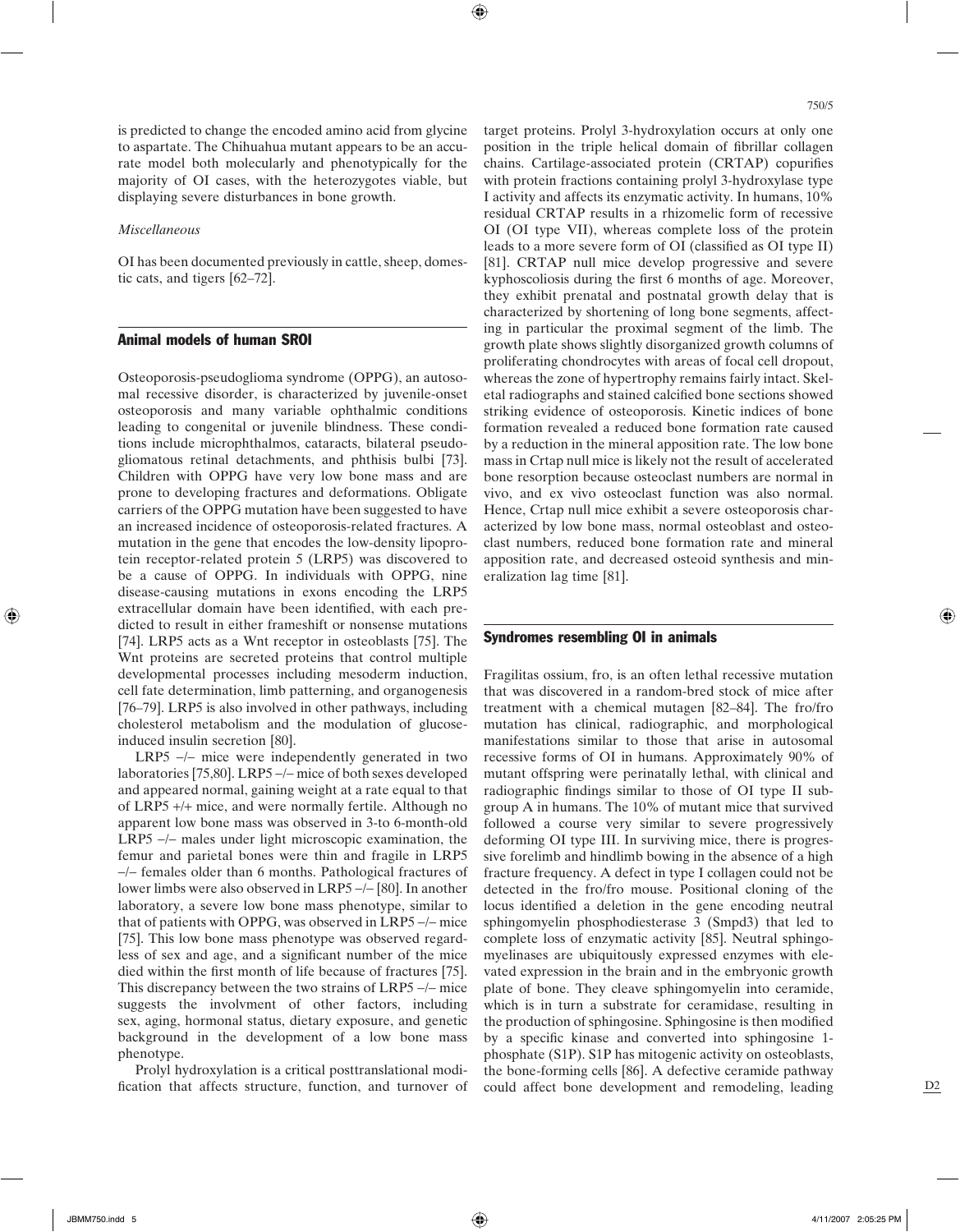750/6

to excessive bone resorption. Increased bone resorption is commonly associated with bone fragility. The precise relationship between impairment of the gene encoding Smpd3 and bone fragility is not understood, but sphingomyelinases are clearly involved in bone and dentine mineralization.

Zmpste-24 is an integral membrane zinc metalloproteinase of the endoplasmic reticulum. Zmpste-24 knock-out mice weigh slightly less than littermates at weaning and gain weight very slowly. The mice also manifest muscle weakness. By 6–8 weeks of age, they develop kyphosis of the spine, lose hair, and have spontaneous bone fractures [87]. By 24–30 weeks of age, nearly every rib in Zmpste 24 −/− mice was broken in the vicinity of the costovertebral junction with hypertrophic calluses at the fracture sites. Heterozygotes (Zmpste  $24 - (+)$ ) appear normal for the first 12 months of life, but by 15 months of age, most heterozygotes were smaller than wild-type littermates, appeared weak, and had lost hair. Zmpste-24 acts as a CAAX endoprotease, clipping off the C-terminal three amino acids from the protein (i.e., the –AAX of the CAAX motif). Prelamin A (a precursor to lamin A, a component of the nuclear lamina) is a Zmpste-24 substrate. After removal of the Cterminal-AAX, an additional 15 residues are removed from the C-terminus of the protein, generating mature lamin A [87,88]. The deficit in prelamin A processing induces prelamin A accumulation in the nuclear envelope of Zmpste 24 −/− mice; this could indirectly affect the amount or quality of type I procollagen secretion, accounting for the bone phenotype in Zmpste-24 −/−.

OI was described in two litters of dachshunds [89]. Clinical signs consisted of pain, spontaneous bone and teeth fractures, joint hyperlaxity, and reduced bone density on radiography. Primary teeth were extremely thin walled and brittle. The hallmark of the disease was severe osteopenia characterized by impairment of lamellar bone formation in the long bones, skull, and vertebral column. Molecular analyses of the collagen type I-encoding genes revealed several nucleotide differences compared with published canine sequences, but these were not significant for OI. A specific defect in one collagen processing enzyme has not yet been found.

#### Conclusion

Osteogenesis imperfecta (OI) is characterized by fragile bones, skeletal deformity, and growth retardation. This heritable disorder of connective tissue is most often the result of mutations affecting the COL1A1 or the COL1A2 genes of type I collagen. Categorization of patients into four separate types (Sillence's classification; OI types I, II, III, and IV) is useful to assess prognosis and to help assess the effect of therapeutic interventions.

Many animal models of OI have been described, and some are available for research in cellular, molecular, or pharmacological therapy. There is often no parallelism between clinical signs observed in humans and rodents suffering from the same genetic defect. In spite of this observation, the mouse models of OI are of interest: we have now a model for each type of human OI. The Mov-13 mouse is a useful animal model for OI type I, the Brittle II mouse for OI type II, the oim/oim mouse for OI type III, and the Brittle IV mouse for OI type IV. Among the 11 syndromes resembling OI (SROI) in humans, only osteoporosispseudoglioma syndrome has a mouse counterpart. The need for additional models, specially for syndromes resembling OI, is apparent because they can provide a way to determine the genetic defects responsible for these various syndromes.

# **References**

⊕

- 1. Rauch F, Glorieux FH (2004) Osteogenesis imperfecta. Lancet 363:1377–1385
- 2. Sillence DO, Senn A, Danks DM (1979) Genetic heterogeneity in osteogenesis imperfecta. J Med Genet 16:101–116
- 3. McAllion SJ, Paterson CR (1996) Causes of death in osteogenesis imperfecta. J Clin Pathol 49:627–630
- 4. Paterson CR, Ogston SA, Henry RM (1996) Life expectancy in osteogenesis imperfecta. BMJ 312:351
- 5. Glorieux FH, Rauch F, Plotkin H, Ward L, Travers R, Roughley P, Lalic L, Glorieux DF, Fassier F, Bishop NJ (2000) Type V osteogenesis imperfecta: a new form of brittle bone disease. J Bone Miner Res 15:1650–1658
- 6. Glorieux FH, Ward LM, Rauch F, Lalic L, Roughley PJ, Travers R (2002) Osteogenesis imperfecta type VI: a form of brittle bone disease with a mineralization defect. J Bone Miner Res 17:30–38
- 7. Ward LM, Rauch F, Travers R, Chabot G, Azouz EM, Lalic L, Roughley PJ, Glorieux FH (2002) Osteogenesis imperfecta type VII: an autosomal recessive form of brittle bone disease. Bone (NY) 31:12–18
- 8. Cole DE, Carpenter TO (1987) Bone fragility, craniosynostosis, ocular proptosis, hydrocephalus, and distinctive facial features: a newly recognized type of osteogenesis imperfecta. J Pediatr 110: 76–80
- 9. Blacksin MF, Pletcher BA, David M (1998) Osteogenesis imperfecta with joint contractures: Bruck syndrome. Pediatr Radiol 28: 117–119
- 10. Pace JM, Chitayat D, Atkinson M, Wilcox WR, Schwarze U, Byers PH (2002) A single amino acid substitution (D1441Y) in the carboxyl-terminal propeptide of the proalpha1(I) chain of type I collagen results in a lethal variant of osteogenesis imperfecta with features of dense bone diseases. J Med Genet 39:23–29
- 11. Buyse M, Bull MJ (1978) A syndrome of osteogenesis imperfecta, microcephaly, and cataracts. Birth Defects Orig Artic Ser 14:95– 98
- 12. Beighton P (1986) Osteoporosis-pseudoglioma syndrome. Clin Genet 29:263
- 13. Capoen J, De Paepe A, Lauwers H (1993) The osteoporosis pseudoglioma syndrome. J Belge Radiol 76:224–225
- 14. Plotkin H (2004) Syndromes with congenital brittle bones. BMC Pediatr 4:16
- 15. Harbers K, Kuehn M, Delius H, Jaenisch R (1984) Insertion of retrovirus into the first intron of alpha  $1(I)$  collagen gene to embryonic lethal mutation in mice. Proc Natl Acad Sci U S A 81: 1504–1508
- 16. Schnieke A, Harbers K, Jaenisch R (1983) Embryonic lethal mutation in mice induced by retrovirus insertion into the alpha 1(I) collagen gene. Nature (Lond) 304:315–320
- 17. Lohler J, Timpl R, Jaenisch R (1984) Embryonic lethal mutation in mouse collagen I gene causes rupture of blood vessels and is associated with erythropoietic and mesenchymal cell death. Cell 38:597–607
- 18. Tkocz C, Kuhn K (1969) The formation of triple-helical collagen molecules from alpha-1 or alpha-2 polypeptide chains. Eur J Biochem 7:454–462

D2

◈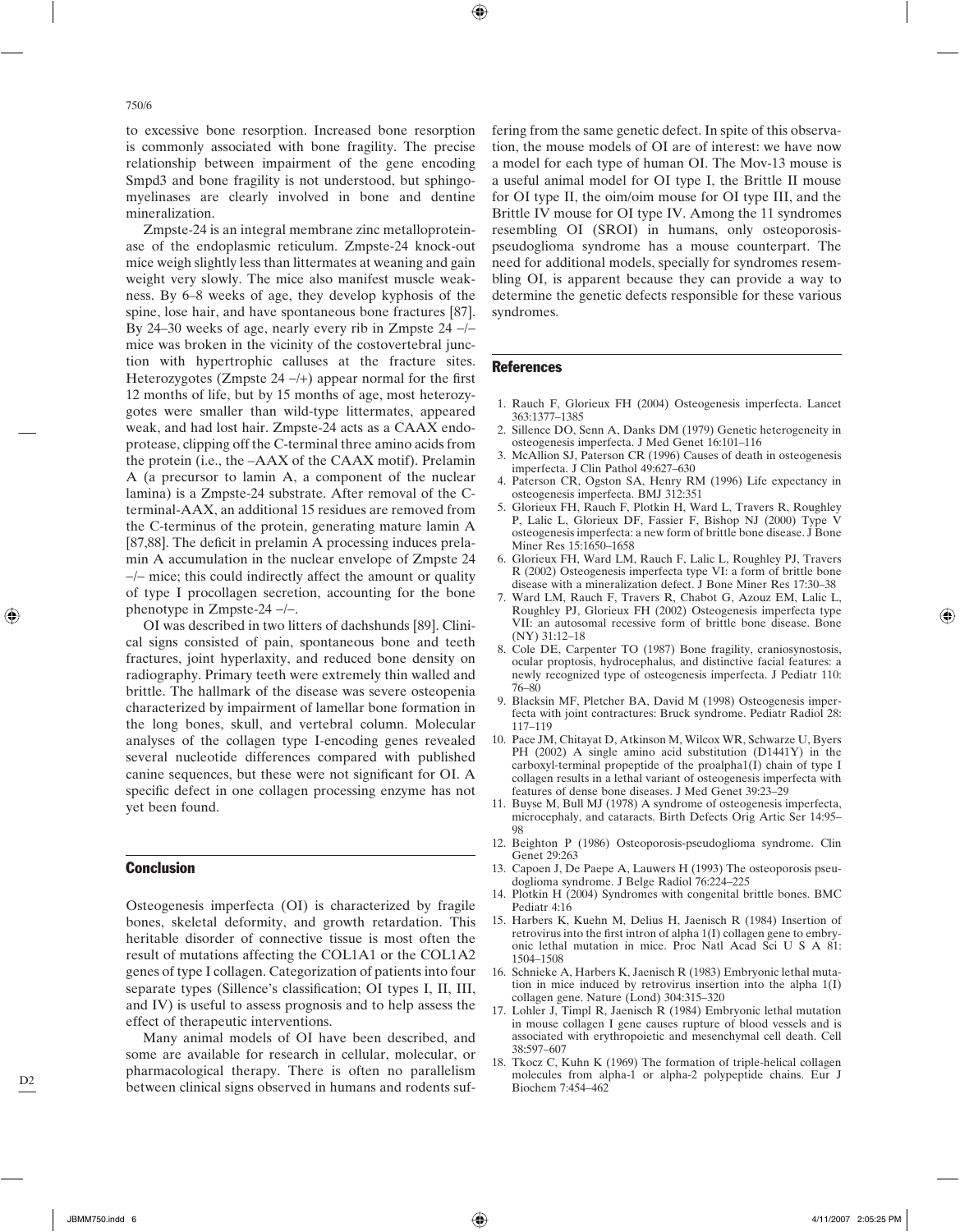- 19. Jaenisch R, Harbers K, Schnieke A, Lohler J, Chumakov I, Jahner D, Grotkopp D, Hoffmann E (1983) Germline integration of moloney murine leukemia virus at the Mov13 locus leads to recessive lethal mutation and early embryonic death. Cell 32:209–216
- 20. Bonadio J, Saunders TL, Tsai E, Goldstein SA, Morris-Wiman J, Brinkley L, Dolan DF, Altschuler RA, Hawkins JE Jr, Bateman JF (1990) Transgenic mouse model of the mild dominant form of osteogenesis imperfecta. Proc Natl Acad Sci U S A 87:7145–7149
- 21. Kratochwil K, von der Mark K, Kollar EJ, Jaenisch R, Mooslehner K, Schwarz M, Haase K, Gmachl I, Harbers K (1989) Retrovirusinduced insertional mutation in Mov13 mice affects collagen I expression in a tissue-specific manner. Cell 57:807-816
- 22. Schnieke A, Dziadek M, Bateman J, Mascara T, Harbers K, Gelinas R, Jaenisch R (1987) Introduction of the human pro alpha  $1(I)$  collagen gene into pro alpha  $1(I)$ -deficient Mov-13 mouse cells leads to formation of functional mouse-human hybrid type I collagen. Proc Natl Acad Sci U S A 84:764–768
- 23. Bonadio J, Jepsen KJ, Mansoura MK, Jaenisch R, Kuhn JL, Goldstein SA (1993) A murine skeletal adaptation that significantly increases cortical bone mechanical properties. Implications for human skeletal fragility. J Clin Invest 92:1697–1705
- 24. Forlino A, Porter FD, Lee EJ, Westphal H, Marini JC (1999) Use of the Cre/lox recombination system to develop a non-lethal knock-in murine model for osteogenesis imperfecta with an alpha1(I) G349C substitution. Variability in phenotype in BrtlIV mice. J Biol Chem 274:37923–37931
- 25. Chipman SD, Sweet HO, McBride DJ Jr, Davisson MT, Marks SC Jr, Shuldiner AR, Wenstrup RJ, Rowe DW, Shapiro JR (1993) Defective pro alpha 2(I) collagen synthesis in a recessive mutation in mice: a model of human osteogenesis imperfecta. Proc Natl Acad Sci U S A 90:1701–1705
- 26. Lopez Franco GE, Huang A, Pleshko Camacho N, Blank RD (2005) Dental phenotype of the col1a2(oim) mutation: DI is present in both homozygotes and heterozygotes. Bone (NY) 36:1039–1046
- 27. Grabner B, Landis WJ, Roschger P, Rinnerthaler S, Peterlik H, Klaushofer K, Fratzl P (2001) Age- and genotype-dependence of bone material properties in the osteogenesis imperfecta murine model (oim). Bone (NY) 29:453–457
- 28. Misof K, Landis WJ, Klaushofer K, Fratzl P (1997) Collagen from the osteogenesis imperfecta mouse model (oim) shows reduced resistance against tensile stress. J Clin Invest 100:40–45
- 29. McBride DJ Jr, Shapiro JR, Dunn MG (1998) Bone geometry and strength measurements in aging mice with the oim mutation. Calcif Tissue Int 62:172–176
- 30. Mehta SS, Antich PP, Landis WJ (1999) Bone material elasticity in a murine model of osteogenesis imperfecta. Connect Tissue Res 40:189–198
- 31. Camacho NP, Hou L, Toledano TR, Ilg WA, Brayton CF, Raggio CL, Root L, Boskey AL (1999) The material basis for reduced mechanical properties in oim mice bones. J Bone Miner Res 14:264–272
- 32. Kuznetsova N, McBride DJ Jr, Leikin S (2001) Osteogenesis imperfecta murine: interaction between type I collagen homotrimers. J Mol Biol 309:807–815
- 33. Sims TJ, Miles CA, Bailey AJ, Camacho NP (2003) Properties of collagen in OIM mouse tissues. Connect Tissue Res 44 (suppl 1): 202–205
- 34. Camacho NP, Carroll P, Raggio CL (2003) Fourier transform infrared imaging spectroscopy (FT-IRIS) of mineralization in bisphosphonate-treated oim/oim mice. Calcif Tissue Int 72:604– 609
- 35. Fratzl P, Paris O, Klaushofer K, Landis WJ (1996) Bone mineralization in an osteogenesis imperfecta mouse model studied by small-angle x-ray scattering. J Clin Invest 97:396–402
- 36. Saban J, Zussman MA, Havey R, Patwardhan AG, Schneider GB, King D (1996) Heterozygous oim mice exhibit a mild form of osteogenesis imperfecta. Bone (NY) 19:575–579
- 37. Weis SM, Emery JL, Becker KD, McBride DJ Jr, Omens JH, McCulloch AD (2000) Myocardial mechanics and collagen structure in the osteogenesis imperfecta murine (oim). Circ Res 87:663–669
- 38. Phillips CL, Pfeiffer BJ, Luger AM, Franklin CL (2002) Novel collagen glomerulopathy in a homotrimeric type I collagen mouse (oim). Kidney Int 62:383–391
- 39. Pfeiffer BJ, Franklin CL, Hsieh FH, Bank RA, Phillips CL (2005) Alpha  $2(I)$  collagen deficient oim mice have altered biomechanical integrity, collagen content, and collagen crosslinking of their thoracic aorta. Matrix Biol 24:451–458
- 40. Evans KD, Lau ST, Oberbauer AM, Martin RB (2003) Alendronate affects long bone length and growth plate morphology in the oim mouse model for osteogenesis imperfecta. Bone (NY) 32: 268–274
- 41. McCarthy EA, Raggio CL, Hossack MD, Miller EA, Jain S, Boskey AL, Camacho NP (2002) Alendronate treatment for infants with osteogenesis imperfecta: demonstration of efficacy in a mouse model. Pediatr Res 52:660–670
- 42. Camacho NP, Raggio CL, Doty SB, Root L, Zraick V, Ilg WA, Toledano TR, Boskey AL (2001) A controlled study of the effects of alendronate in a growing mouse model of osteogenesis imperfecta. Calcif Tissue Int 69:94–101
- 43. King D, Jarjoura D, McEwen HA, Askew MJ (2005) Growth hormone injections improve bone quality in a mouse model of osteogenesis imperfecta. J Bone Miner Res 20:987–993
- 44. Oyama M, Tatlock A, Fukuta S, Kavalkovich K, Nishimura K, Johnstone B, Robbins PD, Evans CH, Niyibizi C (1999) Retrovirally transduced bone marrow stromal cells isolated from a mouse model of human osteogenesis imperfecta (oim) persist in bone and retain the ability to form cartilage and bone after extended passaging. Gene Ther 6:321–329
- 45. Niyibizi C, Smith P, Mi Z, Phillips CL, Robbins P (2001) Transfer of proalpha2(I) cDNA into cells of a murine model of human osteogenesis imperfecta restores synthesis of type I collagen comprised of alpha1(I) and alpha2(I) heterotrimers in vitro and in vivo. J Cell Biochem 83:84–91
- 46. Kozloff KM, Carden A, Bergwitz C, Forlino A, Uveges TE, Morris MD, Marini JC, Goldstein SA (2004) Brittle IV mouse model for osteogenesis imperfecta IV demonstrates postpubertal adaptations to improve whole bone strength. J Bone Miner Res 19:614–622
- Kuznetsova NV, Forlino A, Cabral WA, Marini JC, Leikin S (2004) Structure, stability and interactions of type I collagen with GLY349-CYS substitution in alpha 1(I) chain in a murine osteogenesis imperfecta model. Matrix Biol 23:101–112
- 48. Stacey A, Bateman J, Choi T, Mascara T, Cole W, Jaenisch R (1988) Perinatal lethal osteogenesis imperfecta in transgenic mice bearing an engineered mutant pro-alpha 1(I) collagen gene. Nature (Lond) 332:131–136
- 49. Khillan JS, Olsen AS, Kontusaari S, Sokolov B, Prockop DJ (1991) Transgenic mice that express a mini-gene version of the human gene for type I procollagen (COL1A1) develop a phenotype resembling a lethal form of osteogenesis imperfecta. J Biol Chem 266:23373–23379
- 50. Cassella JP, Pereira R, Khillan JS, Prockop DJ, Garrington N, Ali SY (1994) An ultrastructural, microanalytical, and spectroscopic study of bone from a transgenic mouse with a COL1A1 pro-alpha-1 mutation. Bone (NY) 15:611–619
- 51. Pereira R, Khillan JS, Helminen HJ, Hume EL, Prockop DJ (1993) Transgenic mice expressing a partially deleted gene for type I procollagen (COL1A1). A breeding line with a phenotype of spontaneous fractures and decreased bone collagen and mineral. J Clin Invest 91:709–716
- 52. Pereira R, Halford K, Sokolov BP, Khillan JS, Prockop DJ (1994) Phenotypic variability and incomplete penetrance of spontaneous fractures in an inbred strain of transgenic mice expressing a mutated collagen gene (COL1A1). J Clin Invest 93:1765–1769
- 53. Pereira RF, Hume EL, Halford KW, Prockop DJ (1995) Bone fragility in transgenic mice expressing a mutated gene for type I procollagen (COL1A1) parallels the age-dependent phenotype of human osteogenesis imperfecta. J Bone Miner Res 10:1837–1843
- 54. Cassella JP, Pereira R, Prockop DJ, Ali SY (1996) Mineral changes in a transgenic mouse model for osteogenesis imperfecta. Br J Biomed Sci 53:108–115
- 55. Campbell BG, Wootton JA, Krook L, DeMarco J, Minor RR (1997) Clinical signs and diagnosis of osteogenesis imperfecta in three dogs. J Am Vet Med Assoc 211:183–187
- 56. Campbell BG, Wootton JA, MacLeod JN, Minor RR (2000) Sequence of normal canine COL1A1 cDNA and identification of a heterozygous alpha1(I) collagen Gly208Ala mutation in a severe case of canine osteogenesis imperfecta. Arch Biochem Biophys 384:37–46

◈

 $D2$ 

◈

⊕